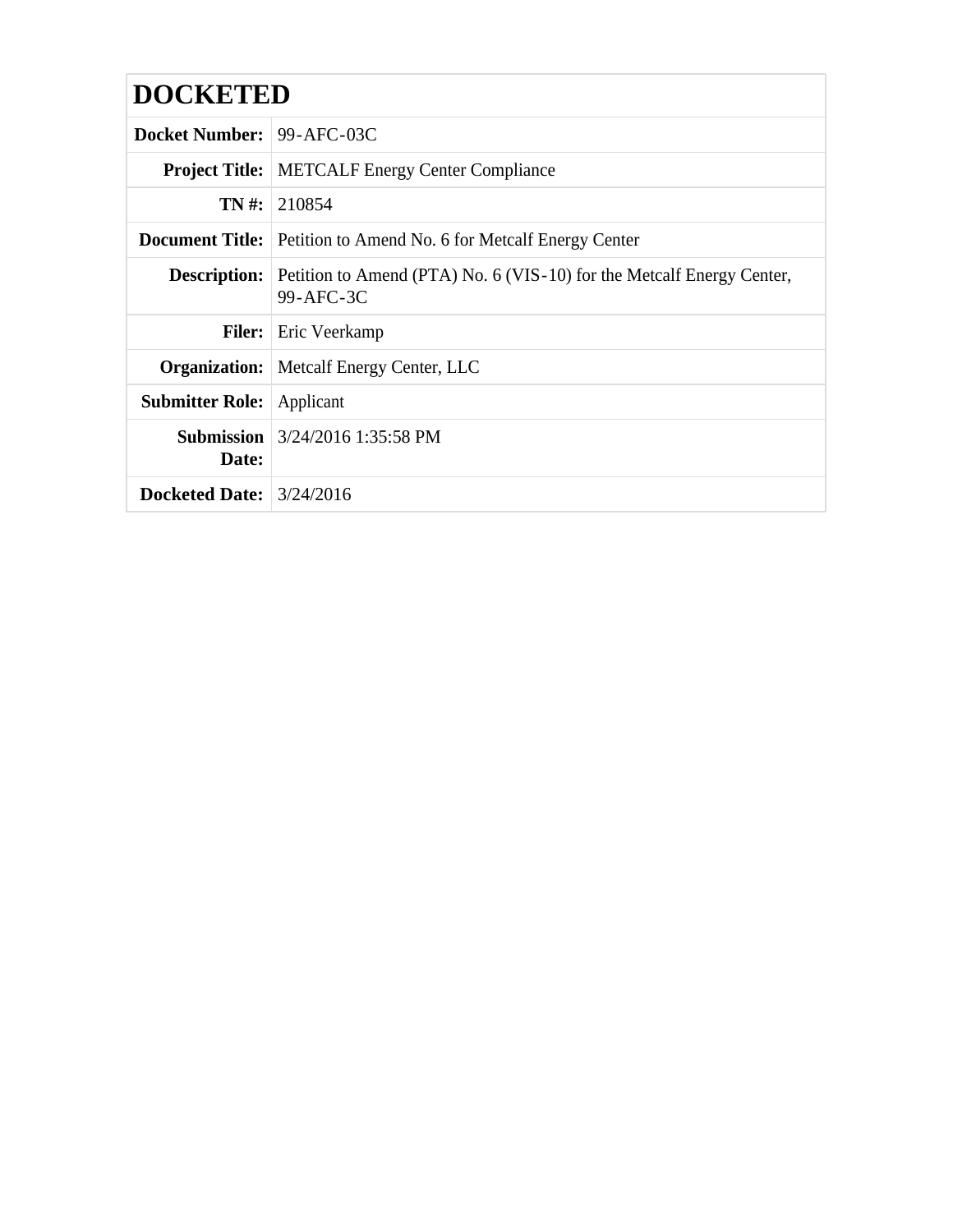## **Metcalf Energy Center (99-AFC-3C)**

**Amendment No. 6** 

Submitted by **Metcalf Energy Center, LLC** 

**March 2016** 

ii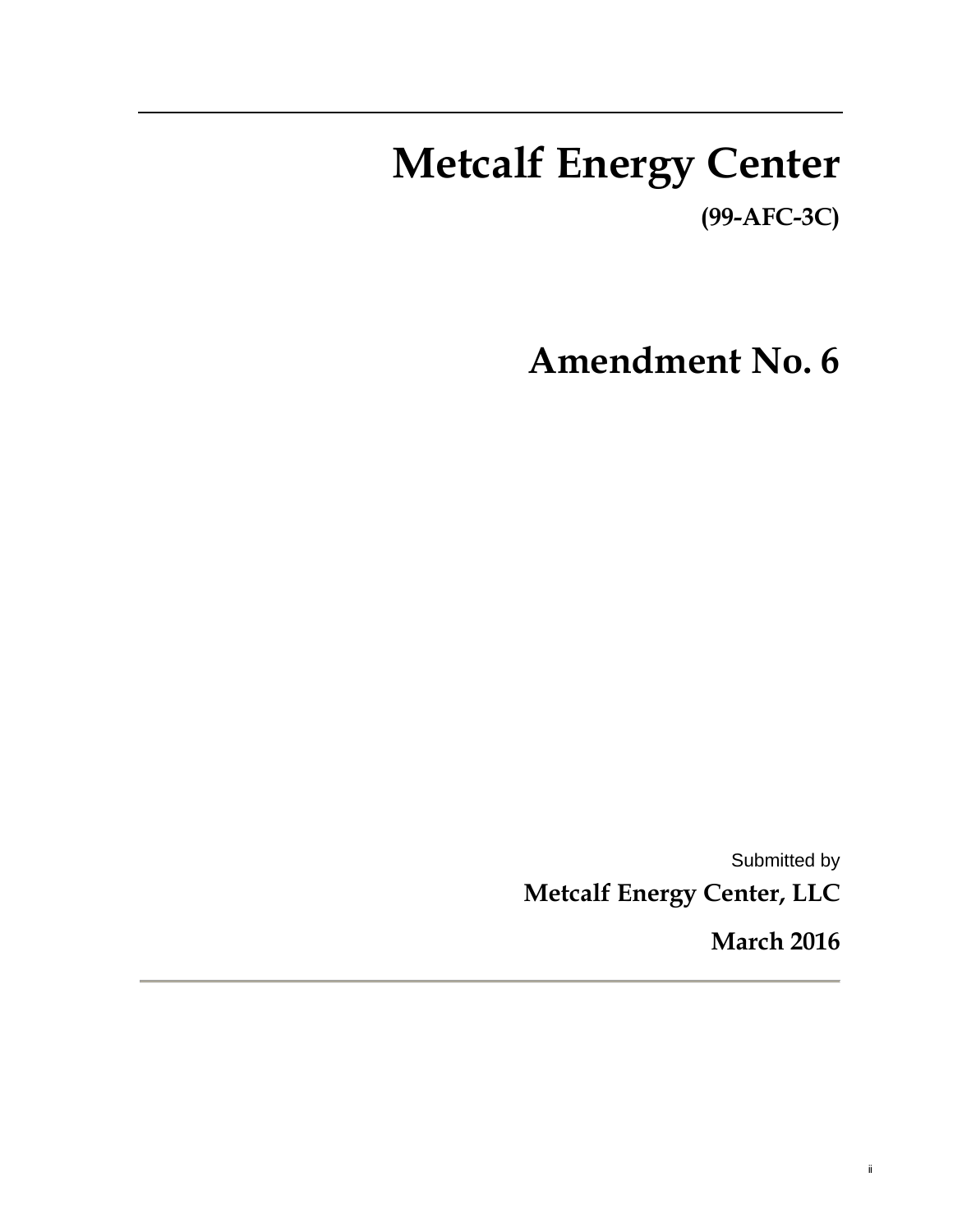## Contents

| 3.0 Environmental Analysis of Proposed Project Changes and Consistency with LORS11 |  |
|------------------------------------------------------------------------------------|--|
|                                                                                    |  |
|                                                                                    |  |
|                                                                                    |  |
|                                                                                    |  |
|                                                                                    |  |
|                                                                                    |  |
| 5.0 List of Property Owners and Potential Effects on Property Owners 14            |  |
|                                                                                    |  |
|                                                                                    |  |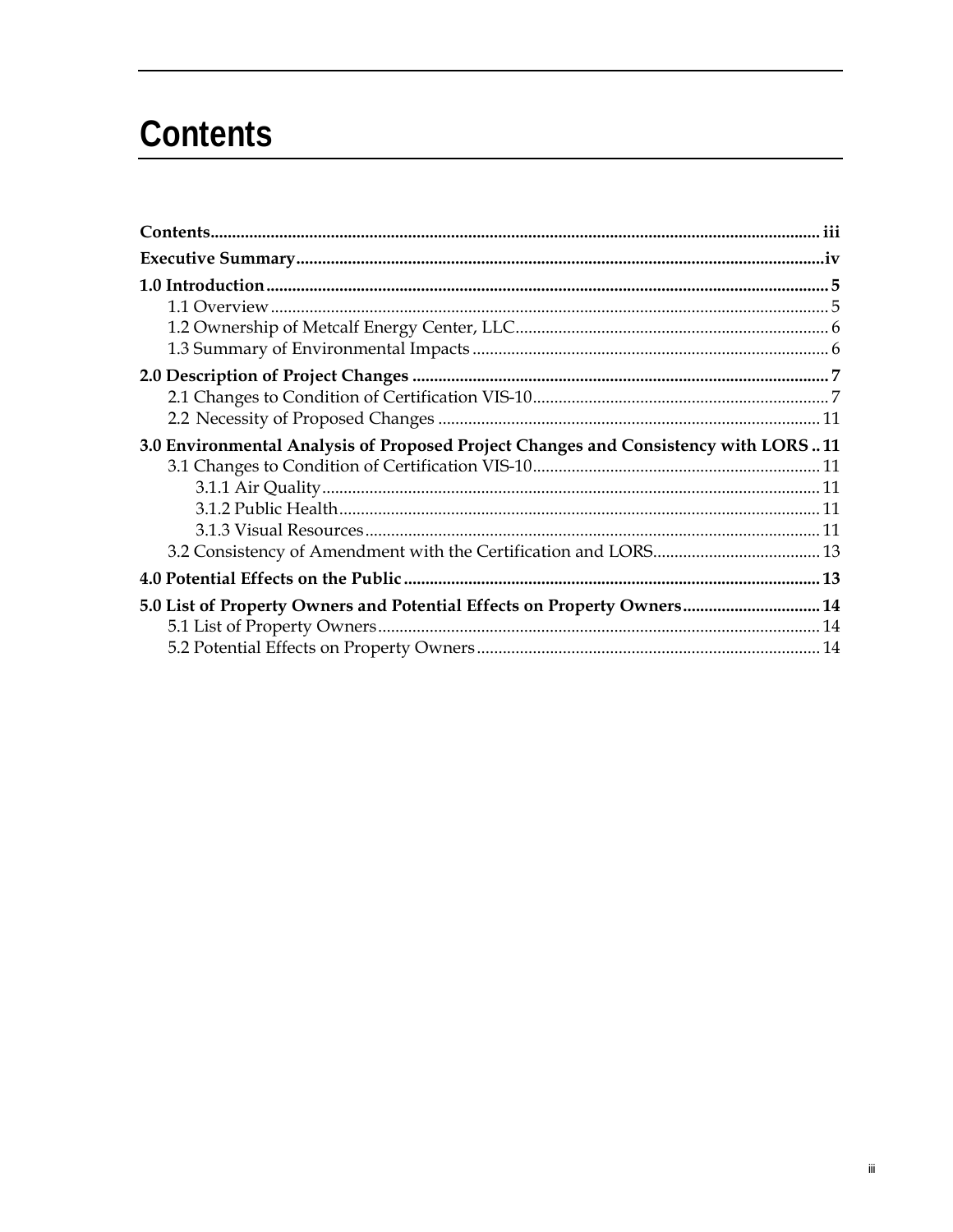Metcalf Energy Center, LLC, as project owner, petitions the California Energy Commission (CEC or Commission) to amend the certification for the Metcalf Energy Center (MEC) (99- AFC-03 (Decision). This Amendment No. 6 (Amendment) requests a modification of Condition of Certification VIS-10 regarding the manner of regulation of visible plumes.

Section 1.0 provides an overview of the Amendment and a review of the ownership of the MEC. Section 2.0 sets forth and describes the proposed modification, and addresses the necessity of the changes and the consistency of the changes with the Decision. Section 3.0 assesses the potential environmental effects of the proposed changes, the MEC's continued compliance with all laws, ordinances, regulations and standards, and the consistency of the changes with the Commission Decision certifying the facility. This assessment confirms that adoption of the Amendment will not result in any significant, unmitigated adverse environmental impacts. The MEC will continue to comply with all applicable laws, ordinances, regulations and standards.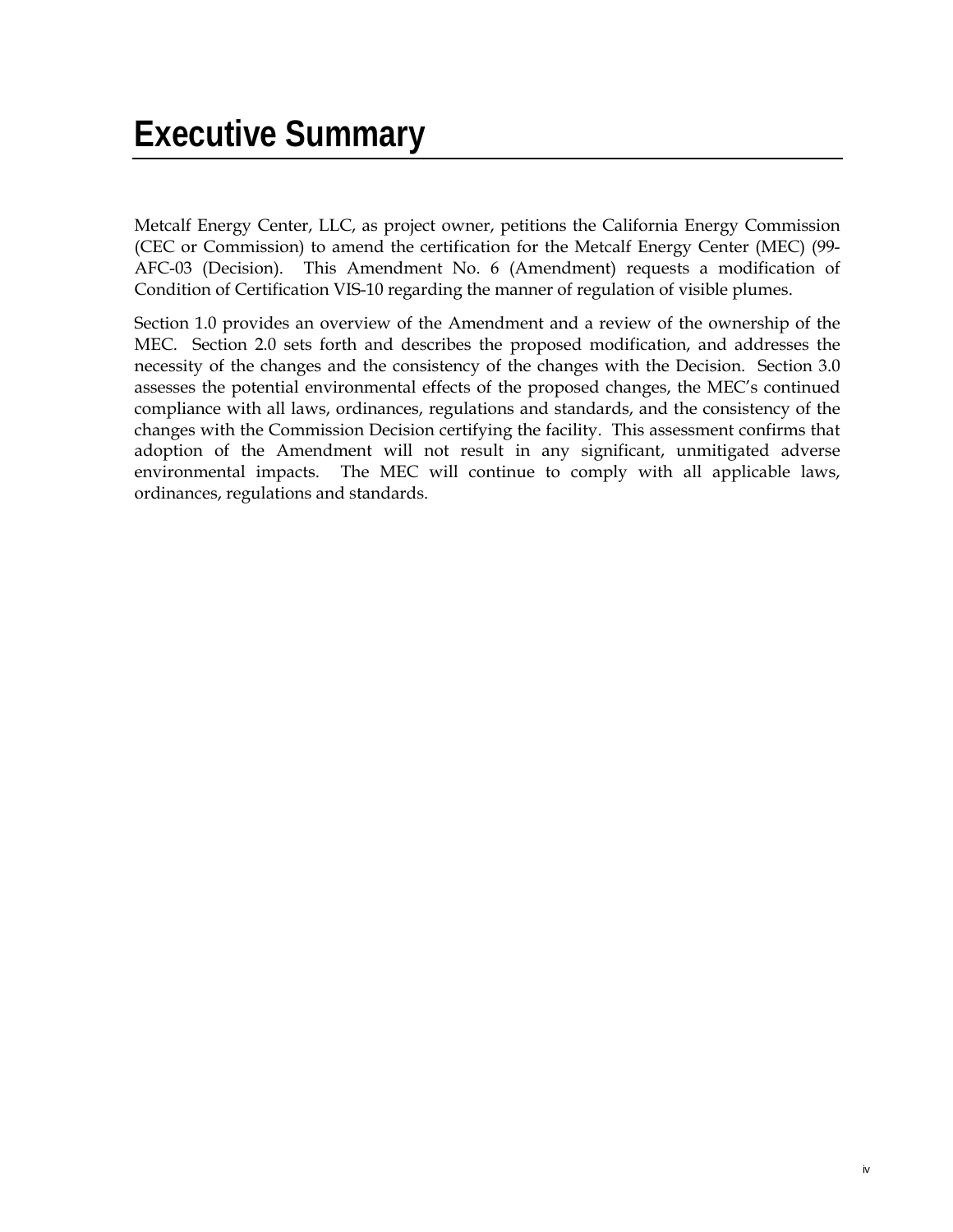## **1.0 Introduction**

### **1.1 Overview**

By this amendment Metcalf Energy Company, LLC, petitions the Commission to amend Condition of Certification VIS-10 to ensure that the threshold regarding the regulation of visible plumes is consistent with the threshold applicable to other similarly situated projects that were licensed after MEC.

This Amendment contains all of the information that is required pursuant to the Siting Regulations (California Code of Regulations [CCR] Title 20, Section 1769, Post Certification Amendments and Changes). The information necessary to fulfill the requirements of Section 1769(a)(1) is contained in Sections 1.0 through 5.0 as summarized in Table 1 below.

#### TABLE 1

Informational Requirements for Post-Certification Amendments and Changes

| Section $1769(a)(1)$ Requirement                                                                                                                                                                                                         | Section<br>Petition<br>Fulfilling<br>of<br>Requirement |
|------------------------------------------------------------------------------------------------------------------------------------------------------------------------------------------------------------------------------------------|--------------------------------------------------------|
| (A) A complete description of the proposed<br>modifications, including new language for any<br>conditions that will be affected                                                                                                          | Section 2.1 - Proposed modifications                   |
| (B) A discussion of the necessity for the proposed Section 2.2<br>modifications                                                                                                                                                          |                                                        |
| (C) If the modification is based on information Section 2.2<br>that was known by the petitioner during the<br>certification proceeding, an explanation why the<br>issue was not raised at that time                                      |                                                        |
| (D) If the modification is based on new Sections 3.2<br>information that changes or undermines the<br>assumptions, rationale, findings, or other bases of<br>the final decision, an explanation of why the<br>change should be permitted |                                                        |
| (E) An analysis of the impacts the modification Section 3.0<br>may have on the environment and proposed<br>measures to mitigate any significant adverse<br>impacts                                                                       |                                                        |
| (F) A discussion of the impact of the modification Section 3.3<br>on the facility's ability to comply with applicable<br>laws, ordinances, regulations, and standards;                                                                   |                                                        |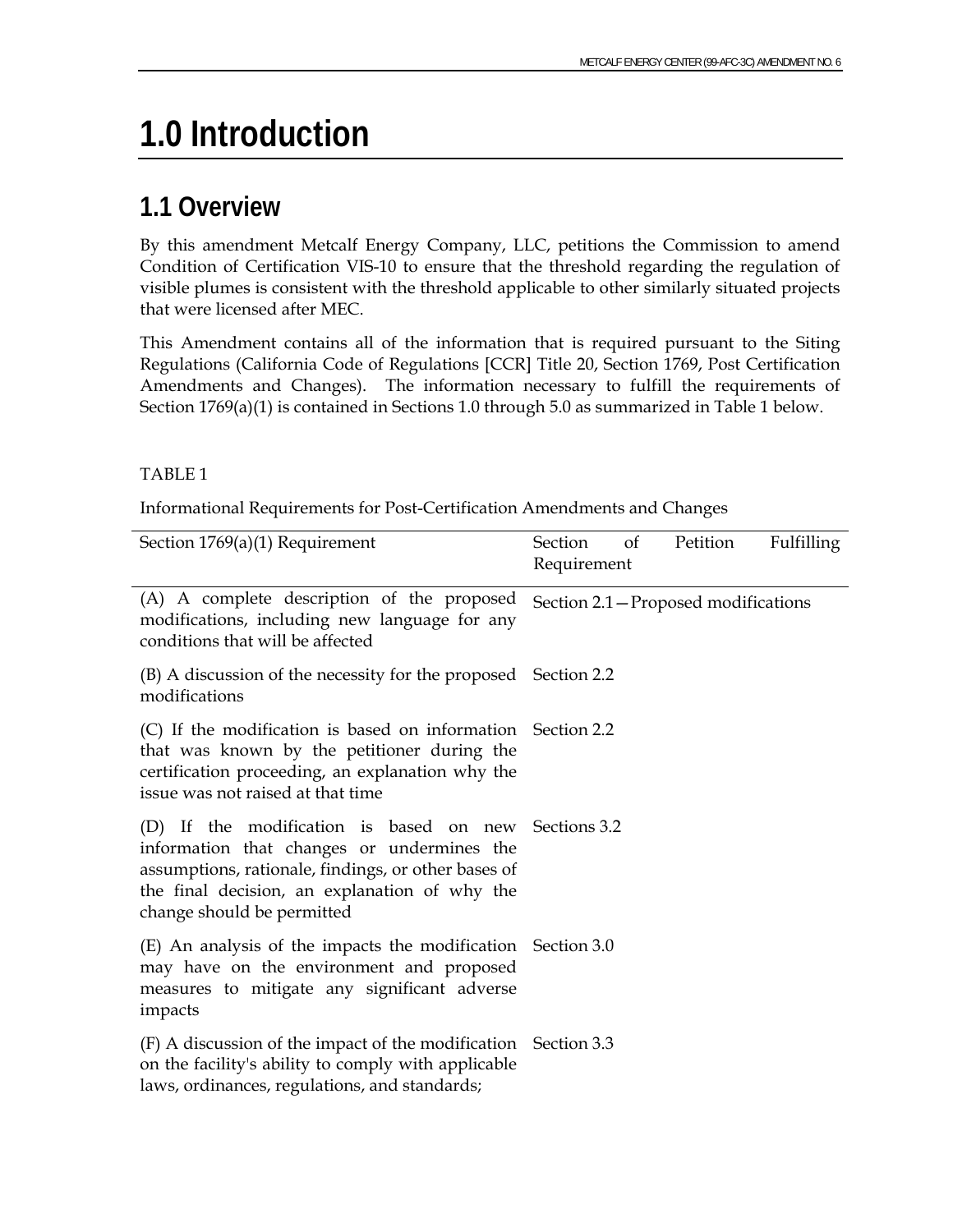#### TABLE 1

Informational Requirements for Post-Certification Amendments and Changes

| Section $1769(a)(1)$ Requirement                                                                                                                 | Section     | of | <b>Petition</b> | <b>Fulfilling</b> |
|--------------------------------------------------------------------------------------------------------------------------------------------------|-------------|----|-----------------|-------------------|
|                                                                                                                                                  | Requirement |    |                 |                   |
| (G) A discussion of how the modification affects Section 4.0<br>the public                                                                       |             |    |                 |                   |
| (H) A list of property owners potentially affected Section 5.1<br>by the modification                                                            |             |    |                 |                   |
| (I) A discussion of the potential effect on nearby Section 5.2<br>property owners, the public and the parties in the<br>application proceedings. |             |    |                 |                   |

### **1.2 Ownership of Metcalf Energy Center**

Metcalf Energy Center, LLC, a wholly owned subsidiary of Calpine Corporation, is the owner of the Metcalf Energy Center.

### **1.3 Summary of Environmental Impacts**

The Siting Regulations require that an analysis be conducted to address the potential impacts the proposed project change may have on the environment and proposed measures to mitigate any potentially significant adverse impacts (Title 20, CCR, Section 1769 (a)(1)(E)). The regulations also require a discussion of the impact of the proposed change on the facility's ability to comply with applicable laws, ordinances, regulations and standards ("LORS") (Title 20, CCR Section 1769 (a)(1)(F)).

Section 3.0 of this Amendment includes a discussion of the potential environmental impacts associated with the proposed modification to VIS-10 and a discussion of the consistency of the modification with LORS. Section 3.0 concludes that there would be no significant environmental impacts associated with implementing the actions specified in this Amendment and that the project as modified would comply with all applicable LORS.

The proposed changes to VIS-10 will not adversely impact the environment. The proposed change in wording will not result in any physical change in the project or to the environment. The design of the plant will remain the same. The level of visible plume emissions will continue to be as the Commission Decision stated "extremely slight", "will occur only in very limited meteorological circumstances for a minimal number of annual hours", and "no significant impact will result from the project's visible plumes, to the extent such plumes occur at all." (Decision, p. 369). Therefore, there is no possibility of any significant adverse environmental impacts resulting from the proposed modification of VIS-10.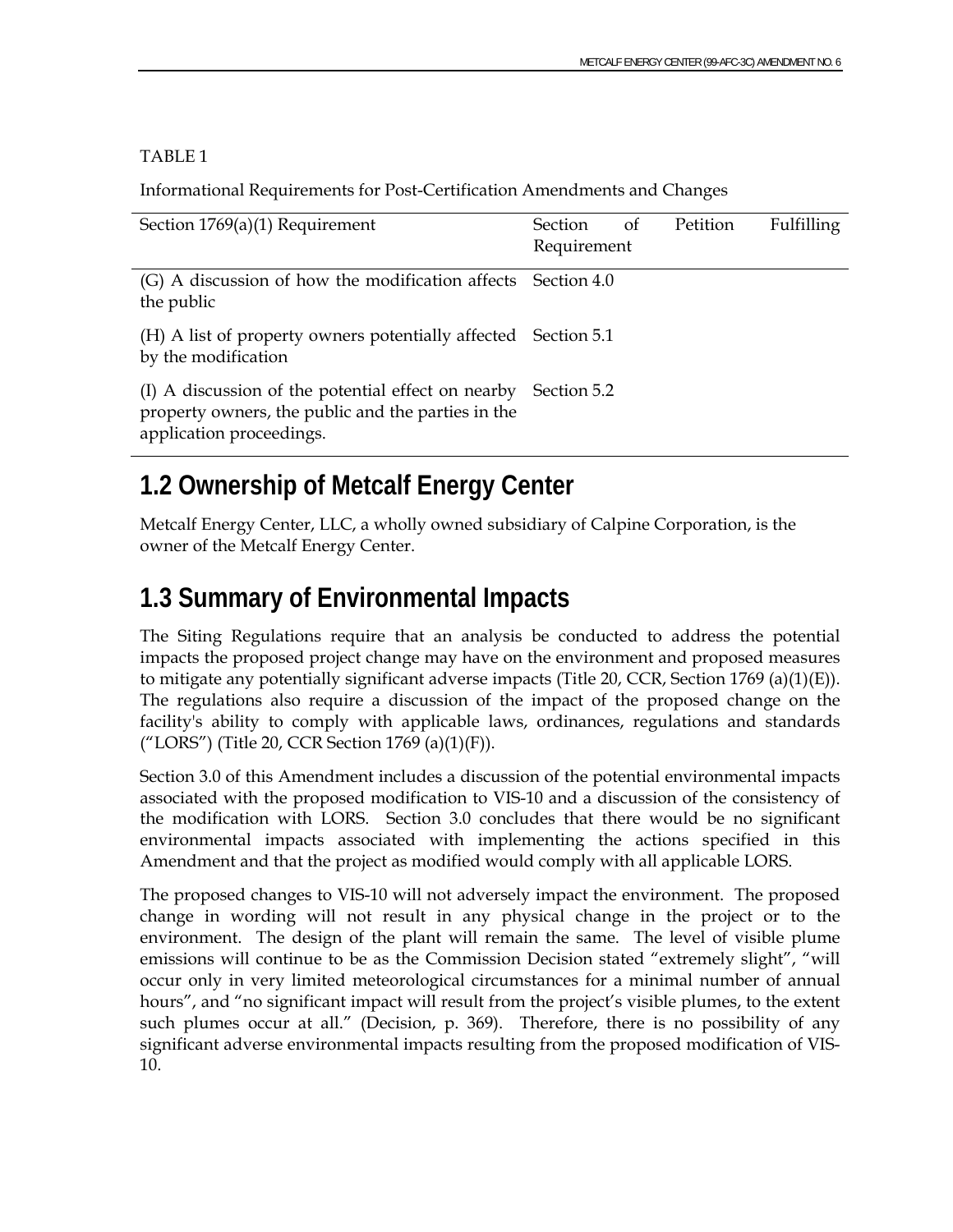## **2.0 Description of Project Changes**

This section includes a complete description of the proposed modification consistent with the Siting Regulations (Title 20, CCR, Section 1769 (a)(1)(A)).

### **2.1 Changes to Condition of Certification VIS-10**

By way of background, the Decision for the MEC describes the likelihood of visible plume formation at the MEC as follows:

> Visible plumes may form from water vapor exhausted from the cooling tower and HRSGs. The visibility of this normally translucent vapor is dependent upon ambient temperature and relative humidity. Applicant proposes to use wet/dry (hybrid) cooling towers and an economizer bypass system on the HRSGs to abate plume formation. (2/15/01 RT 311-319; Ex.106. pp. 1-4.) With these abatement measures, no visible plumes will be formed when meteorological conditions are above 30 degrees Fahrenheit and the relative humidity is below 90 percent. (2/15/01 RT 315:9-13; 317-319; 322.) Applicant's expert witness characterized the design of the proposed technology for the cooling tower as 'pushing the envelope' in terms of plume abatement insofar as size, thermal duty, and expected weather conditions are concerned. (Decision, p. 367)

In the original proceeding, the Applicant's testimony established that the project was designed to potentially produce a visible plume for an extremely limited number of hours – an estimated average of only five hours per year – "during daylight hours when there is not fog or rain having a potential to obscure the plume." (Decision, p. 367.) The Decision recognized that:

> Staff performed an independent analysis and agreed: that the proposed abatement systems will substantially reduce the potential for plume formation; the total number of hours per year with the potential for plume formation will vary with weather conditions; the vast majority of hours during which plumes may form would be at night; and, either low fog or rain would likely occur during many of the daytime hours with the potential for visible plume formation. (Decision, pp. 368-369)

The Commission's original licensing decision for MEC held that the:

Applicant has credibly established that its proposed design parameters are feasible and will reduce the potential for visible plume formation to a minimal number of non-fog, nonrain daylight hours per year. We simply cannot accept a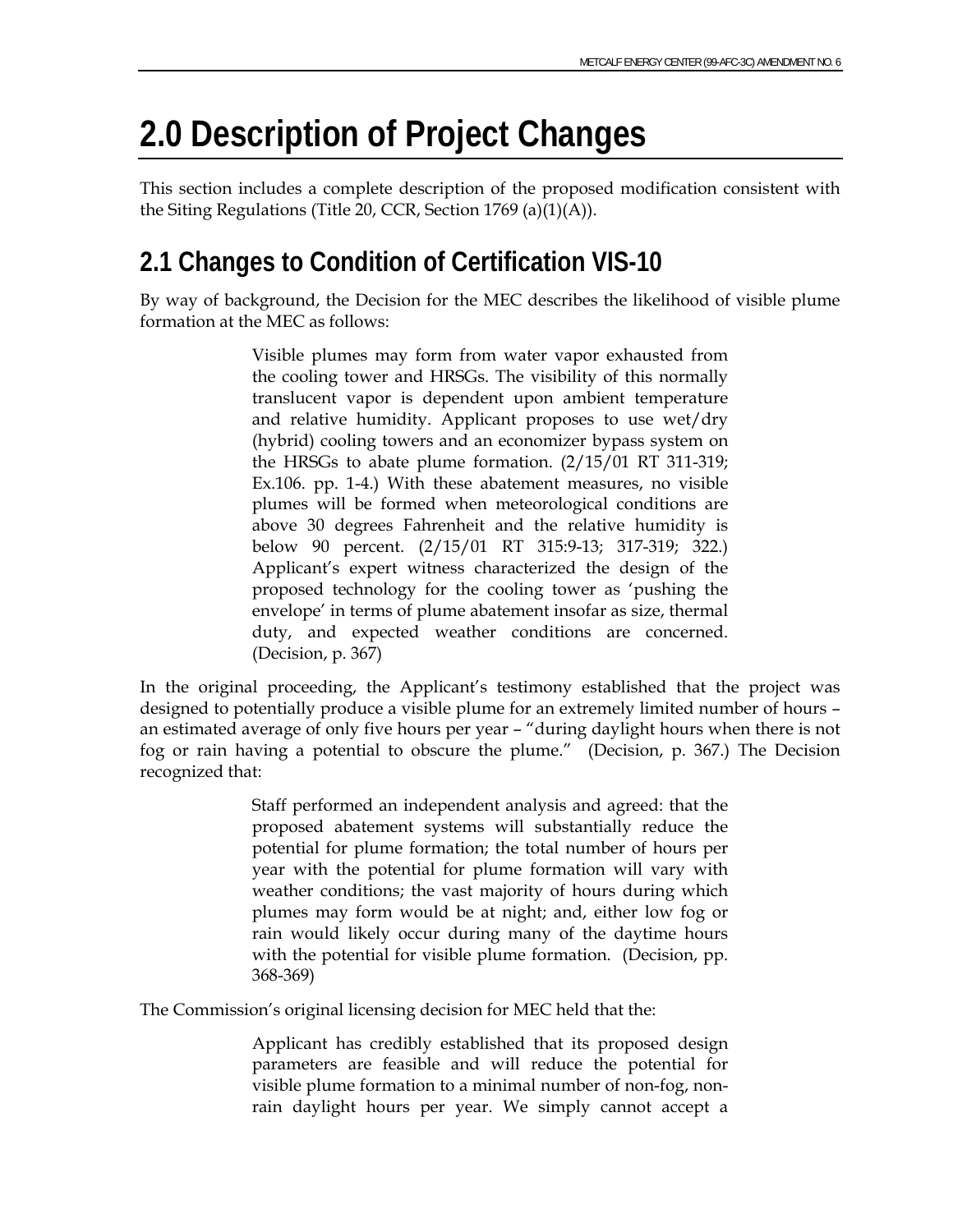characterization that plume formation for such an extremely small number of the 8760 hours in a year would be intolerable. Even if this results in a detectable impact, in our judgment such impact would not reasonably approach any level of significance. . . In sum, much of the discussion of record seems to be concerned with preventing the potential occurrence of visible plumes when the evidence establishes that this potential is extremely slight to begin with and, if it occurs, will occur only in very limited meteorological circumstances for a minimal number of annual hours. We therefore conclude that no significant impact will result from the project's visible plumes, to the extent such plumes occur at all. (Decision, p. 369)

Despite the Commission's strong findings, Staff continued to insist on extremely low limits on visible plume levels, which Applicant submitted were not supported by design, engineering or other data. However, in an effort to resolve this issue with Staff, the Applicant proposed the version of VIS-10 that was ultimately adopted by the Commission:

> Nevertheless, we recognize the need to ensure that visible plumes are in fact minimized, and that any plume formation is objectively verified. We have therefore modified Condition VIS-10 based on Applicant's suggestions. (Decision, p. 369.)

Since the Commission's Decision with respect to MEC, and for more recently licensed combined cycle power plants, the Commission has adopted a different approach to minimize visible plumes. In these more recent proceedings, the Staff has modeled the expected visible plume frequency using a plume frequency of 10 percent of seasonal (November through April) daylight no rain/no fog (SDNRNF) hours as an initial plume impact threshold trigger. If the proposed plant is not expected to trigger this threshold, the Staff simply recommends that the plant be required to be designed and constructed as proposed – i.e., there is no prescriptive limit on the number of SDNRNF hours during which visible plumes are permitted to occur.<sup>1</sup>

If, for example, this standard had been applied to MEC, the threshold would have been approximately 394 hours, which is 10% of the 3,941 SDNRNF applicable to the facility for the year 2012 (based on San Jose Airport hourly meteorology). When applied to Applicant's plume abated cooling tower design, where no visible plumes will be formed when meteorological conditions are above 30 degrees Fahrenheit and the relative humidity is below 90 percent, that standard would require that 394 hours have temperatures less than 30 degrees Fahrenheit with the associated relative humidity above 90 percent. Looking at the most recent four years (2012-2015) of hourly meteorology at San Jose Airport, there were no hours where the temperature was less than 30 degrees Fahrenheit with relative humidity above 90 percent. In fact, there were only 19 hours in the four-year period with temperatures less than 30 degrees Fahrenheit and most of these occurred during nighttime

 $<sup>1</sup>$  The Staff's current methodology is to further refine the analysis by performing a high visual contrast hours analysis of the</sup> SDNRNF plume hours if Staff finds that the cooling tower plume frequency would exceed 10 percent of SDNRNF hours, in order to determine if a visual impact analysis of the cooling tower plumes is warranted.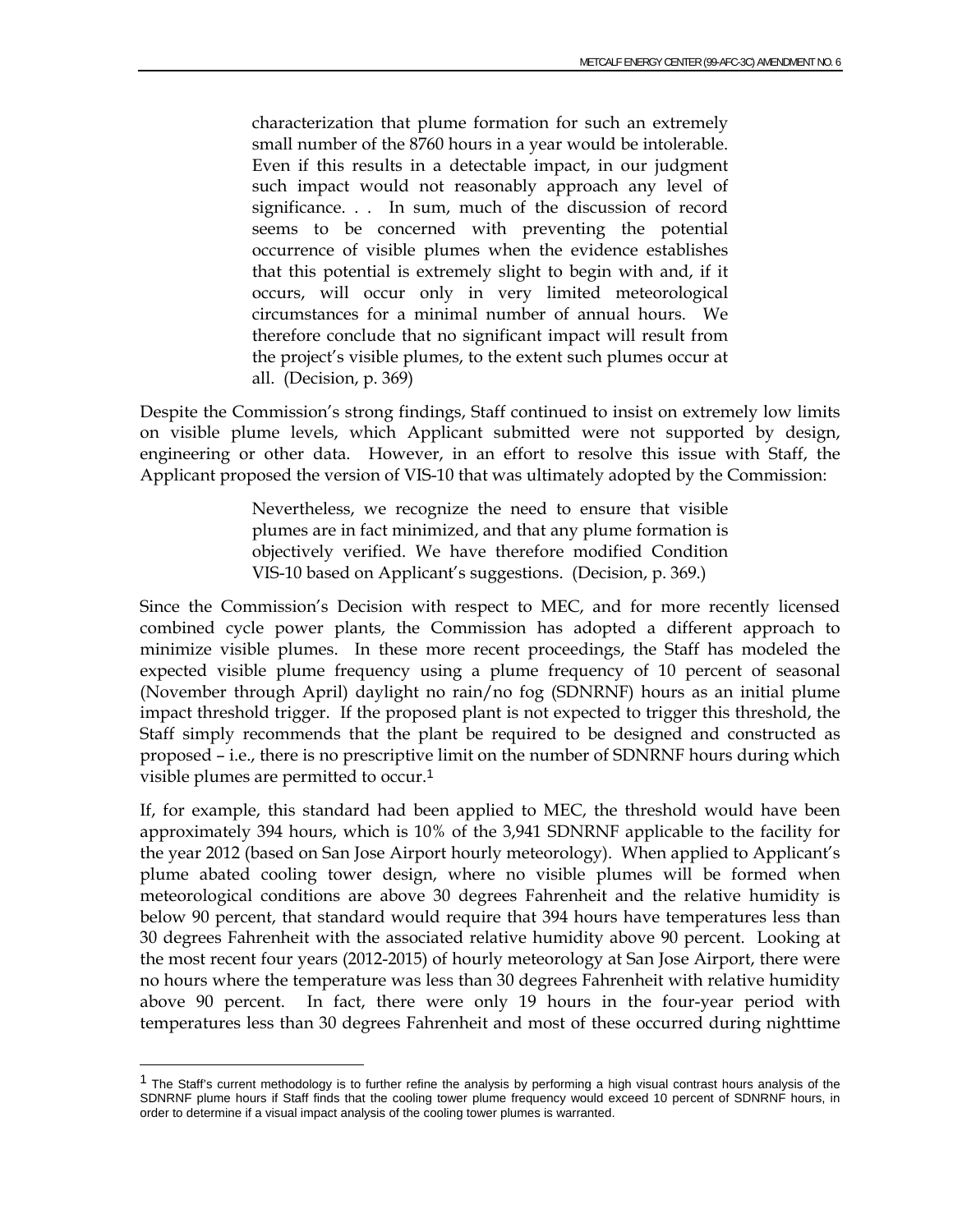hours. Under these circumstances, the plume abatement design point for the plant coupled with the fact that it would be nearly impossible to have over 394 hours of ambient temperatures less than 30 degrees Fahrenheit, the project owner submits that MEC should not be required to adhere to a prescriptive hours-based cap. Because the process of using a threshold trigger of 10% of SDNRNF hours is the adopted methodology for projects licensed after MEC,<sup>2</sup> this amendment requests that condition of certification VIS-10 be revised to be consistent with other similarly situated projects that have been licensed after MEC.

The proposed change in wording will not result in any physical change in the project or to the environment. The design of the plant will remain the same. The level of visible plume emissions will continue to be, as the Commission Decision stated, "extremely slight", "will occur only in very limited meteorological circumstances for a minimal number of annual hours", and "no significant impact will result from the project's visible plumes, to the extent such plumes occur at all." (Decision, p. 369.)

In light of the above, this Amendment proposes the following modification of VIS-10:

**VIS-10 The power plant shall be operated in a manner that helps visually integrate it with its surroundings. To accomplish these objectives, the power plant shall be designed and operated to minimize visible plumes. The power plant shall be designed and operated to meet the following plume abatement standards:** 

 **No plume from the HRSG stack shall be visible above the top of a HRSG stack during daylight, non-fog, non-rain hours.** 

 **Cooling tower plumes shall not be visible for more than a total of fourteen (14) hours in any calendar year during daylight, non-fog, non-rain hours; provided, however, plumes created during any unplanned outages of the plume abatement control system shall not be counted against the fourteen (14) hour total.** 

**The power plant shall be operated in a manner that meets these standards and shall immediately adjust its operations to meet the standards whenever weather or other conditions necessitate adjustments to operation to meet the standards. If more than two (2) violations of any standard or standards occur in any in any in any calendar year, the power plant shall prepare and submit a revised operating plan to the CPM that demonstrates how the plant will meet these standards.** 

 $2$  For example, see East Altamont Energy Center (01-AFC-04), Staff Plume Analysis, p. 6; Malburg Generating Station (01-AFC-5), Final Decision p. 5; Tesla Power Plant (01-AFC-21), Final Decision p. 443.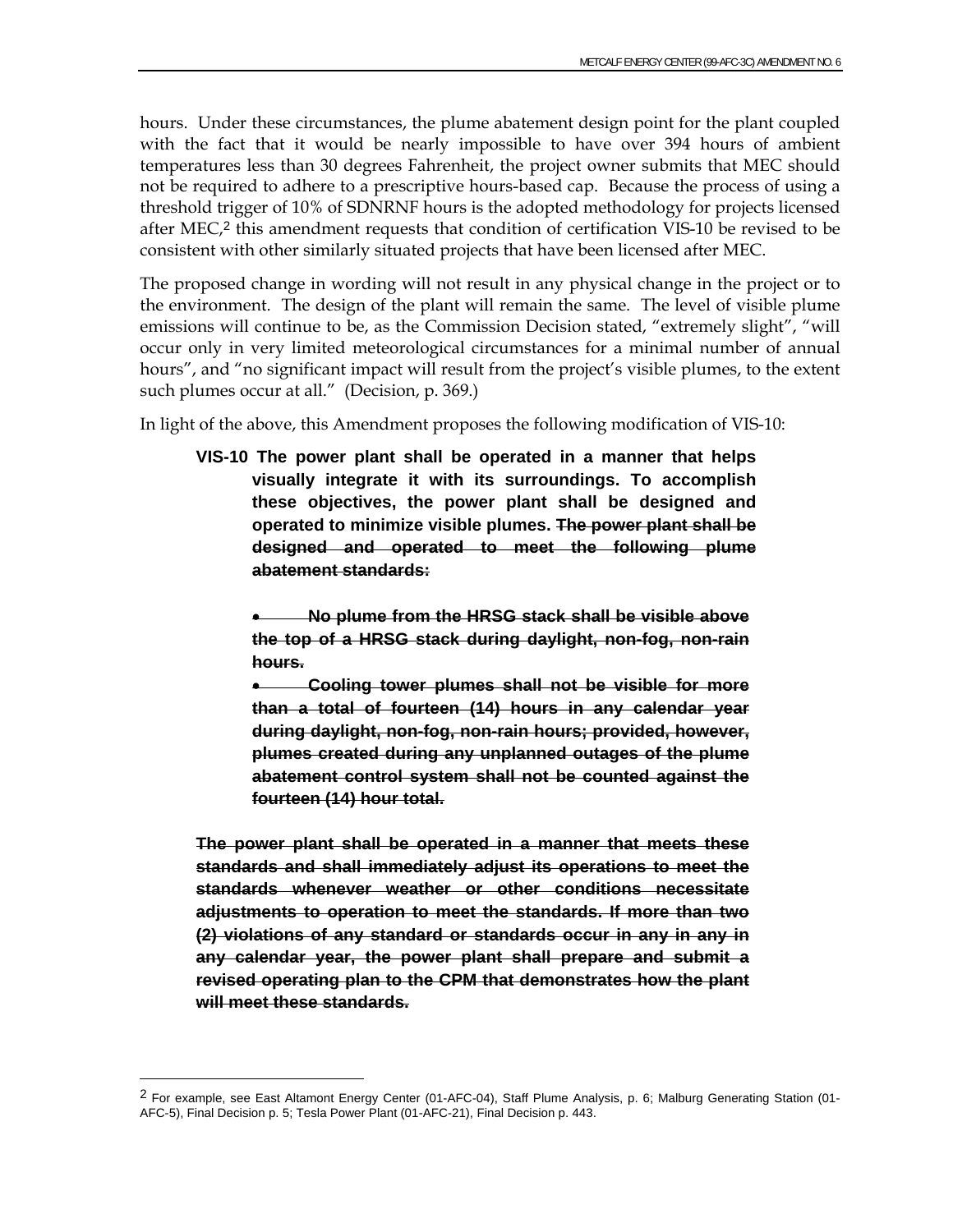**Protocol: Prior to the start of construction, the project owner shall submit to the CPM for review and approval and to the City of San Jose for review and comment a plume abatement plan that describes how the power plant will be designed and operated to meet the standards for minimizing visible plumes during daylight hours. The plume abatement plan shall also identify any adjustments to operations that will be necessary to meet the standards whenever weather or other conditions necessitate adjustments to operations to meet the standards.** 

**The plan shall include, but not be limited to:** 

- **The plant shall be designed to produce no visible plumes in conditions above 30 degrees Fahrenheit and below 90 percent relative humidity.**
- **Operating procedures of the power plant to meet the standards for abatement of visible plumes during daylight hours.**
- **Operating procedures for immediately adjusting power plant operations to meet the standards whenever weather or other conditions necessitate adjustments to meet the standards.**
- **Procedures for monitoring and reporting the duration and frequency of occurrence of any visible plumes Including the installation of monitoring cameras.**

**The project owner shall reduce the cooling tower and HRSG visible vapor plumes by the following methods:** 

 **• The project owner shall reduce the cooling tower visible plumes through the use of a plume abated wet/dry cooling tower that has a plume abatement design point of 30°F and 90 percent relative humidity. This design will ensure that plumes are abated to the maximum extent possible for the stipulated design point.** 

**Verification: At least sixty (60) days prior to the start of construction of the powerplant, the project owner shall submit the proposed plume abatement plan to the CPM for review and approval and to the City of San Jose for review and comment. The project owner shall submit any required revisions within thirty (30) days of notification by the CPM. The project owner shall not begin construction of the power plant until the project owner receives written notification of approval of the plume abatement plan from the CPM.**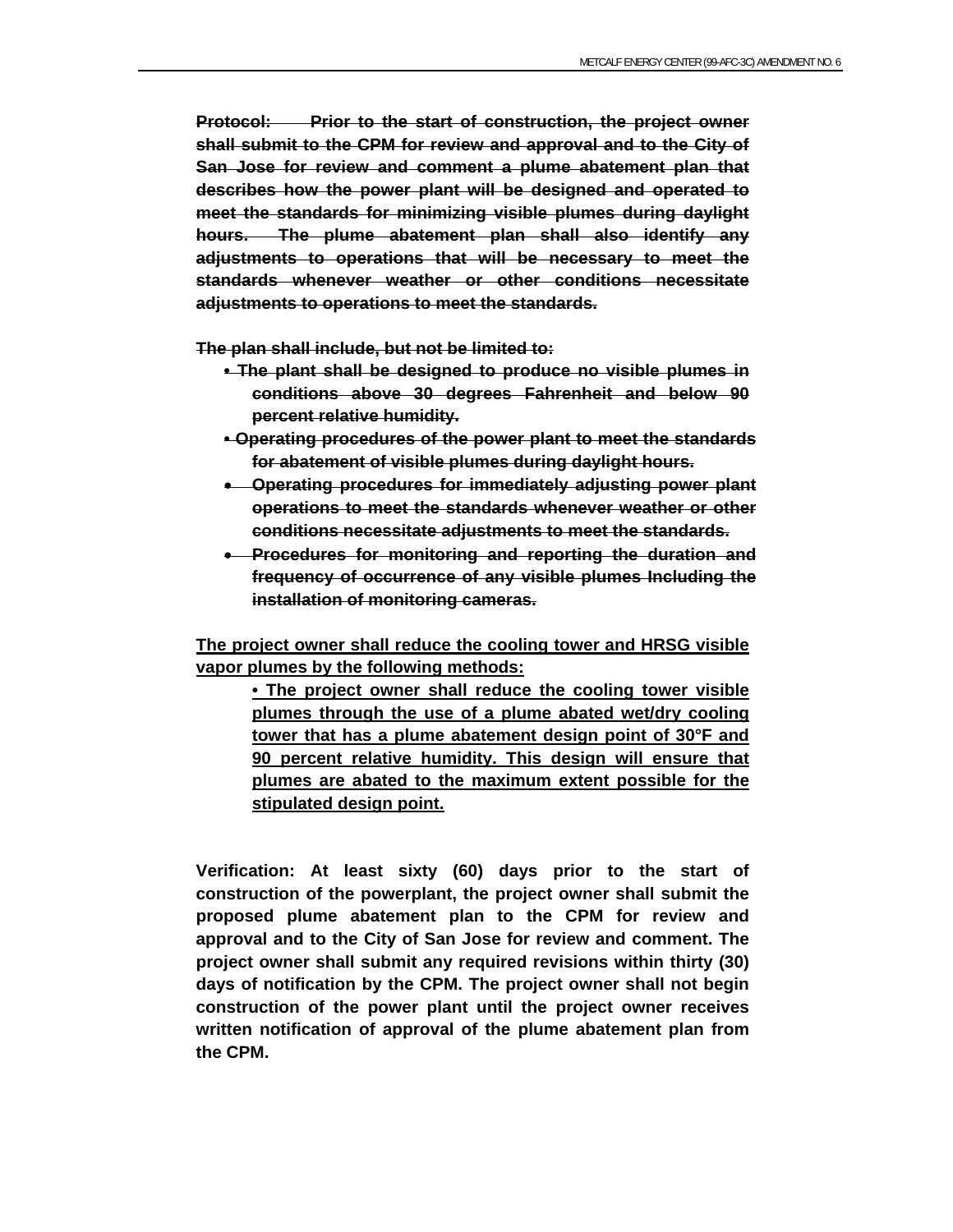## **2.2 Necessity of Proposed Changes**

The Siting Regulations require a discussion of the necessity for the proposed modification to VIS-10 and whether the modification is based on information known by the petitioner during the certification proceeding (Title 20, CCR, Sections 1769 (a)(1)(B), and (C)).

As described in Section 2.1 above, modification of VIS-10 is necessary in order to ensure that the manner of regulating visible plumes at MEC is consistent with the manner that the Commission regulates other similarly situated power plants that were licensed after MEC. The project owner did not know at the time of approval of the Decision that the Commission would subsequently set a visible plume threshold substantially above the expected visible plume levels of the Metcalf Energy Project.

## **3.0 Environmental Analysis of Proposed Project Changes and Consistency with LORS**

The modification proposed by this Amendment is evaluated below. The end of this section addresses the consistency of the proposed modification to Visual Resources Conditions of Certification VIS-10 with LORS.

The proposed modification has no possible potential impact on the following environmental disciplines: Biological Resources, Cultural Resources, Geology and Paleontology, Hazardous Materials Management, Land Use, Noise and Vibration, Socioeconomics, Soil and Water Resources, Traffic and Transportation, Waste Management, and Worker Safety and Fire Protection.

Three environmental disciplines are discussed below.

## **3.1 Changes to VIS-10**

This Amendment modifies the requirements regarding the regulation of visible plumes. The Amendment does not change the design or operation of the plant and the amount of visible plumes that will occur in the future is not expected to vary significantly from current or historical levels. Accordingly, the proposed modification to VIS-10 will not result in any significant adverse environmental impact.

#### **3.1.1 Air Quality**

The proposed modification of VIS-10 will not cause any change to air quality.

#### **3.1.2 Public Health**

The proposed modification of VIS-10 will have no effect on public health.

#### **3.1.12 Visual Resources**

The proposed modification of VIS-10 will change the manner in which visible plumes are regulated, but will not change the design or operation of the plant, and the amount of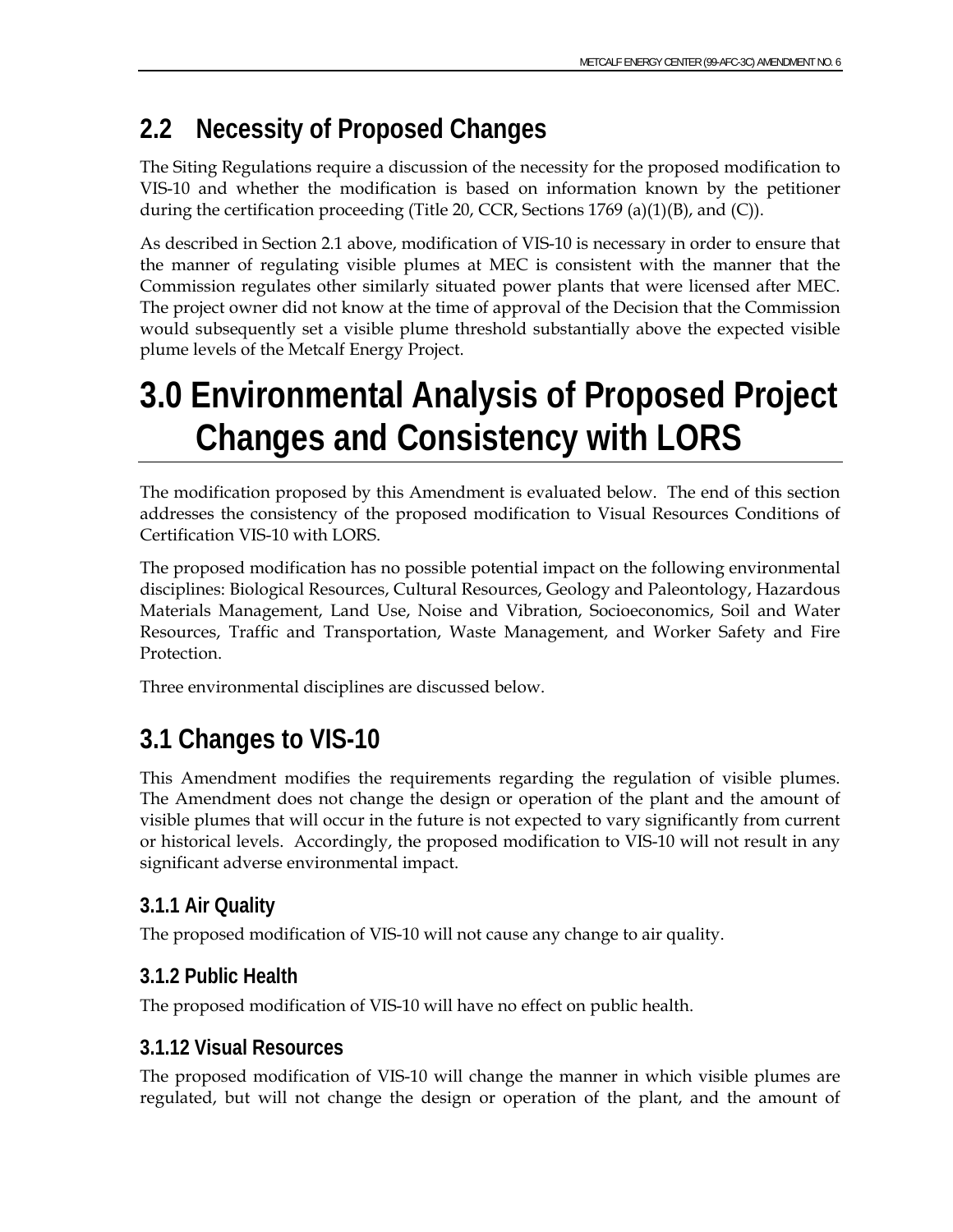visible plumes that will occur in the future is not expected to vary significantly from current or historical levels. The levels of visible plumes will continue to be slight, minimal and well below the Commission's 10 percent threshold of significance. Therefore, the Amendment's changes to VIS-10 will not have a significant adverse impact to visual resources.

At the request of Commission Staff, an updated visual plume assessment, utilizing more recent meteorological data was conducted in 2015 by Atmospheric Dynamics, Inc.

The Seasonal Annual Cooling Tower Impact Program (SACTIP) was used to assess the frequency of plume occurrence using the most recent three years of meteorological data. The SACTIP assessment *did not* include the plume abatement design, thus the results would be an overestimate of plume impacts based on the 30/90 design of the abatement system in place at MEC. SACTIP contains algorithms for both natural and mechanical draft cooling towers arranged singly or in clusters. Plume merging and associated enhanced plume rise are treated by the routines contained in the model. While the SACTIP model does not have any official regulatory endorsement, this model has been applied for a large number of projects where cooling tower impact assessments were required. The characteristics of the tower and the preparation of the meteorological data set are discussed below.

A three (3) year meteorological data set was constructed using hourly surface observations from the San Jose Airport meteorological station, located near the project location, for the years 2012 through 2014. As discussed below, nighttime hours were removed from the meteorological data set as well as daytime hours where weather or other visibilityobscuring phenomenon would impair visibility.

Given the length of time of the data used in the SACTIP analysis, the data used are considered representative of the climatic conditions of the area where plume formation can occur. Even with this representative data set, short-term variability in conditions can affect the prediction of cooling tower plume impacts. Therefore, the results of the analysis are considered an indicator of likely occurrence and not an absolute predictor of events.

The SACTIP results for all seasons are summarized in the table below. Impacts are consistent between the seasons. This can be accounted for by the limited variation in seasonal tower characteristics and the lack of extreme seasonal meteorological ranges. The annual values indicate that the majority of visible plume lengths will be about 100 meters (328 feet). Larger downwind visible plume lengths are possible, but the downwind visible plume length will be less than 400 meters for 95 percent of all the hours where a visible plume will form. This results in a plume length exceeding 400 meters for only 5.0 percent of the time during the season. When translated into total hours for the season, on average, 163 hours per year will have plume lengths up to but not exceeding 400 meters. SACTIP also predicts that the probability that a visible plume height is relatively slight, averaging 30 meters, and has a median radius of 30 meters.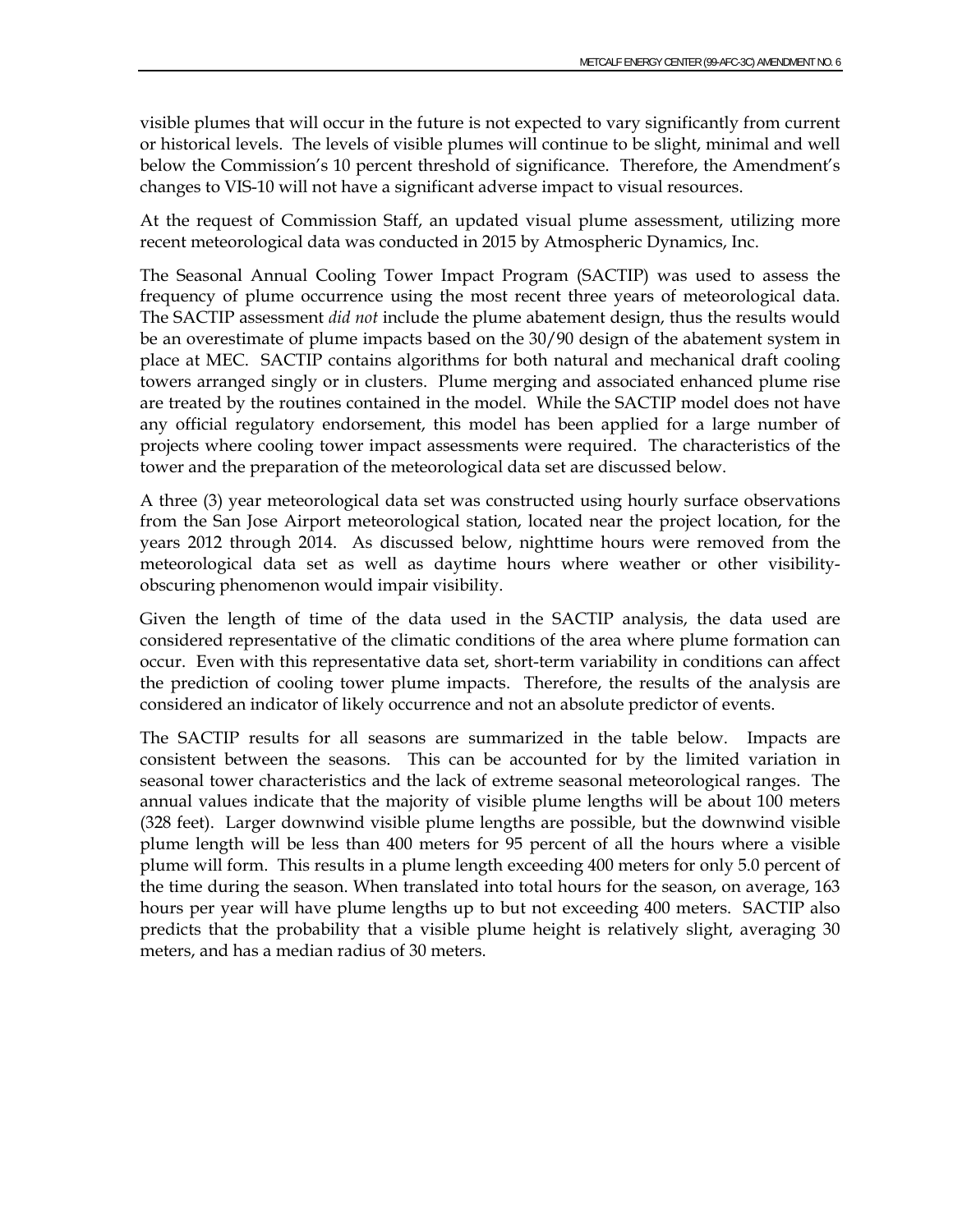| Season                            | Annual | Winter | Spring | Summer | Fall |
|-----------------------------------|--------|--------|--------|--------|------|
| Plume Characteristics<br>(meters) |        |        |        |        |      |
| Median Length                     | 100    | 100    | 117    | 100    | 67   |
| Median Height                     | 30     | 43     | 30     | 30     | 30   |
| Median Radius                     | 30     | 30     | 30     | 30     | 30   |

#### **Seasonal Plume Characteristics from SACTIP**

The methodology used to produce this analysis is described in Appendix A.

### **3.2 Consistency of Amendment with the Certification and LORS**

The Siting Regulations require a discussion of the consistency of the proposed project revisions with the applicable laws, ordinances, regulations, and standards (LORS) and whether the modifications are based upon new information that changes or undermines the assumptions, rationale, findings, or other bases of the final decision (Title 14, CCR Section  $1769$  (a)(1)(D)). If the project is no longer consistent with the certification, the petition for project change must provide an explanation for why the modification should be permitted.

This Amendment is consistent with all applicable LORS and is not based on new information that changes or undermines any bases for the Decision. The findings and conclusions contained in the Decision for the project are still applicable to the project as modified.

## **4.0 Potential Effects on the Public**

This section discusses the potential effects on the public that may result from the modification proposed in this request for approval, per the Siting Regulations (Title 20, CCR, Section  $1769(a)(1)(G)$ ).

The proposed modification will not affect the public. Visible plumes from the proposed project will continue to be slight, minimal and well below the Commission's threshold of significance.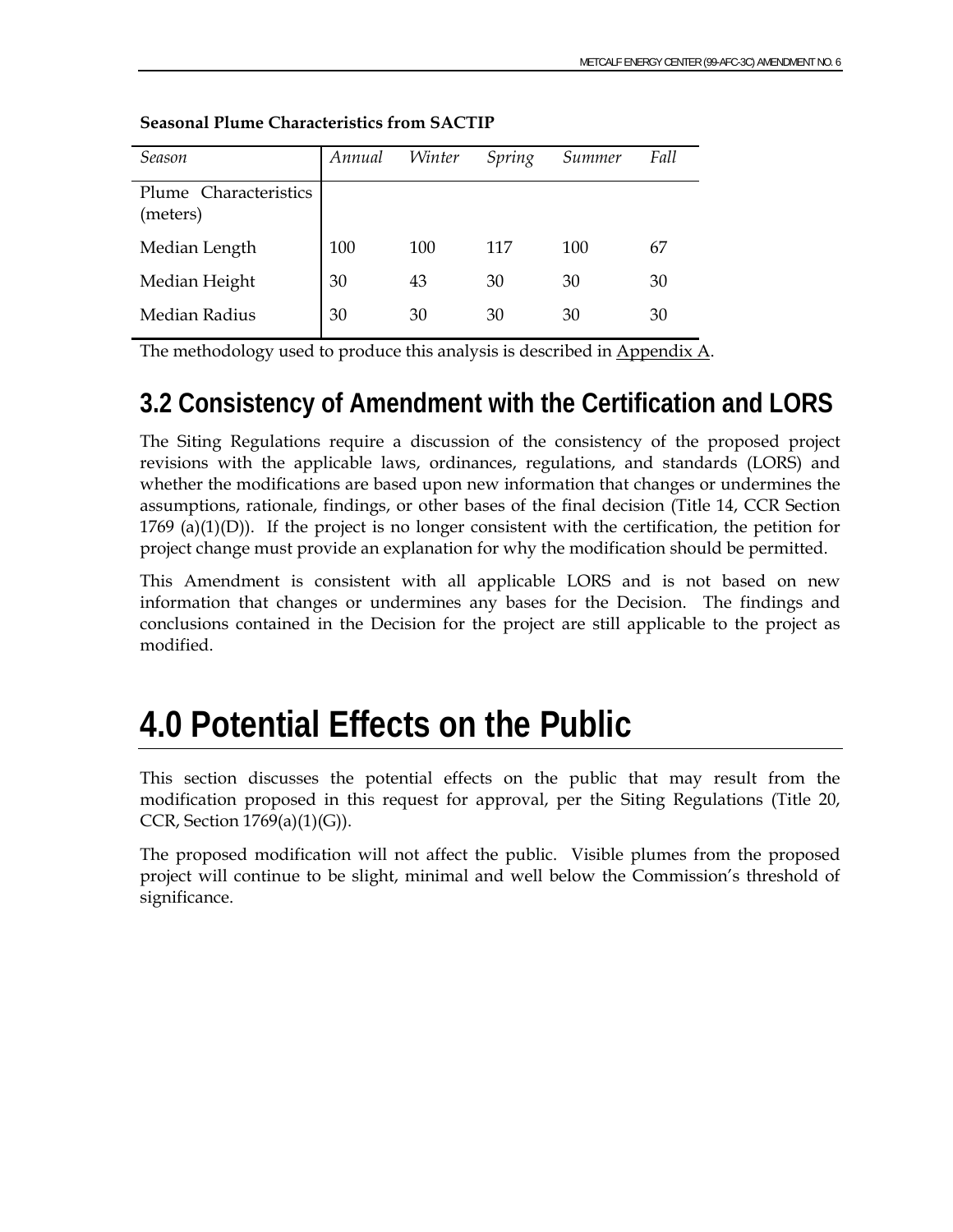## **5.0 List of Property Owners and Potential Effects on Property Owners**

### **5.1 List of Property Owners**

In accordance with the Siting Regulations (Title 20, CCR, Section 1769(a)(1)(H)), the project owner will provide the Compliance Project Manager for the project a list of all property owners whose property is located within 500 feet of the project.

### **5.2 Potential Effects on Property Owners**

This section addresses potential effects of the modification proposed in this Amendment on nearby property owners, the public, and parties in the application proceeding, per the Siting Regulations (Title 20, CCR, Section 1769 (a)(1)(I)).

The proposed modifications will not affect any property owners. Visible plumes from the proposed project will continue to be slight, minimal and well below the Commission's threshold of significance.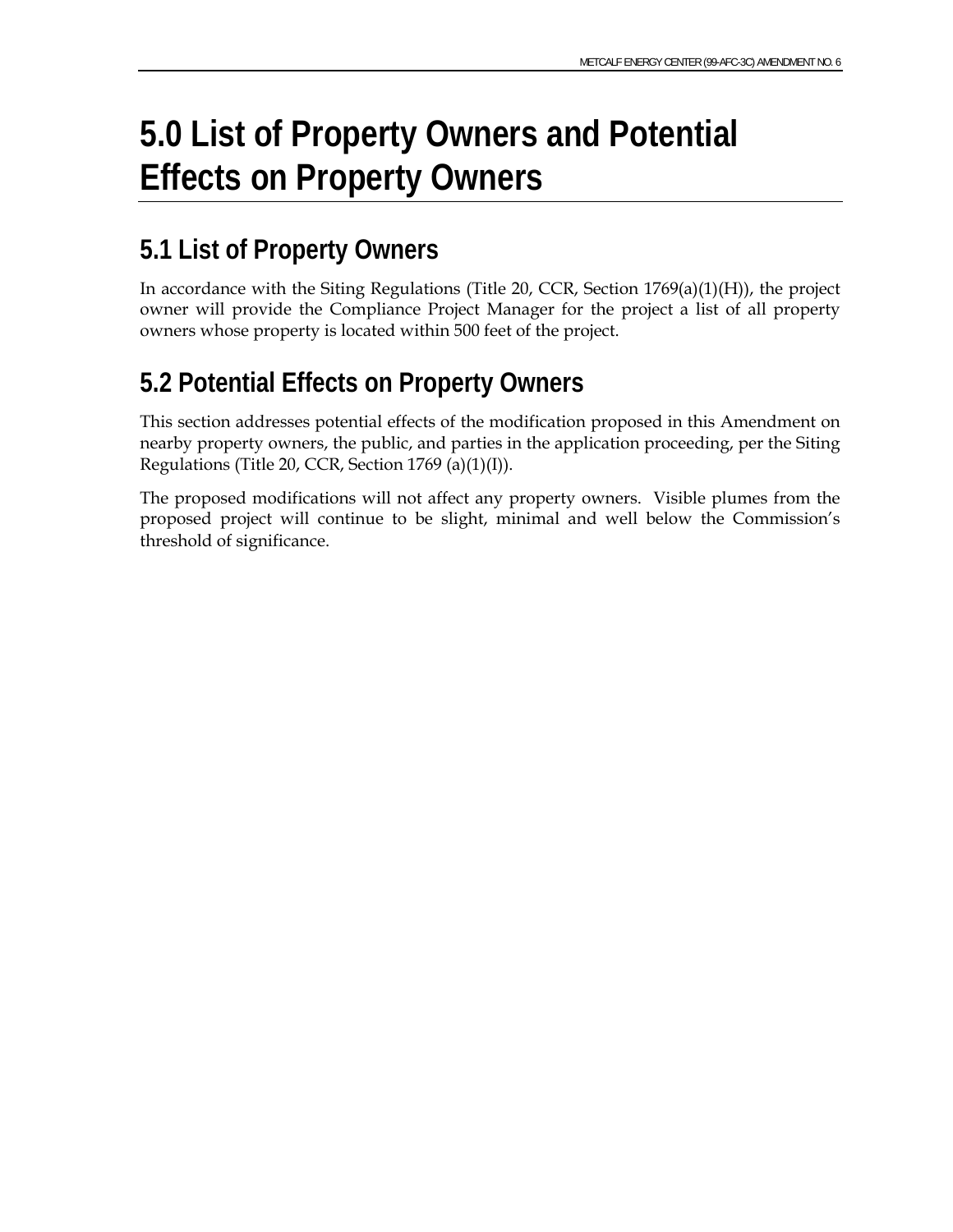# **Appendix A**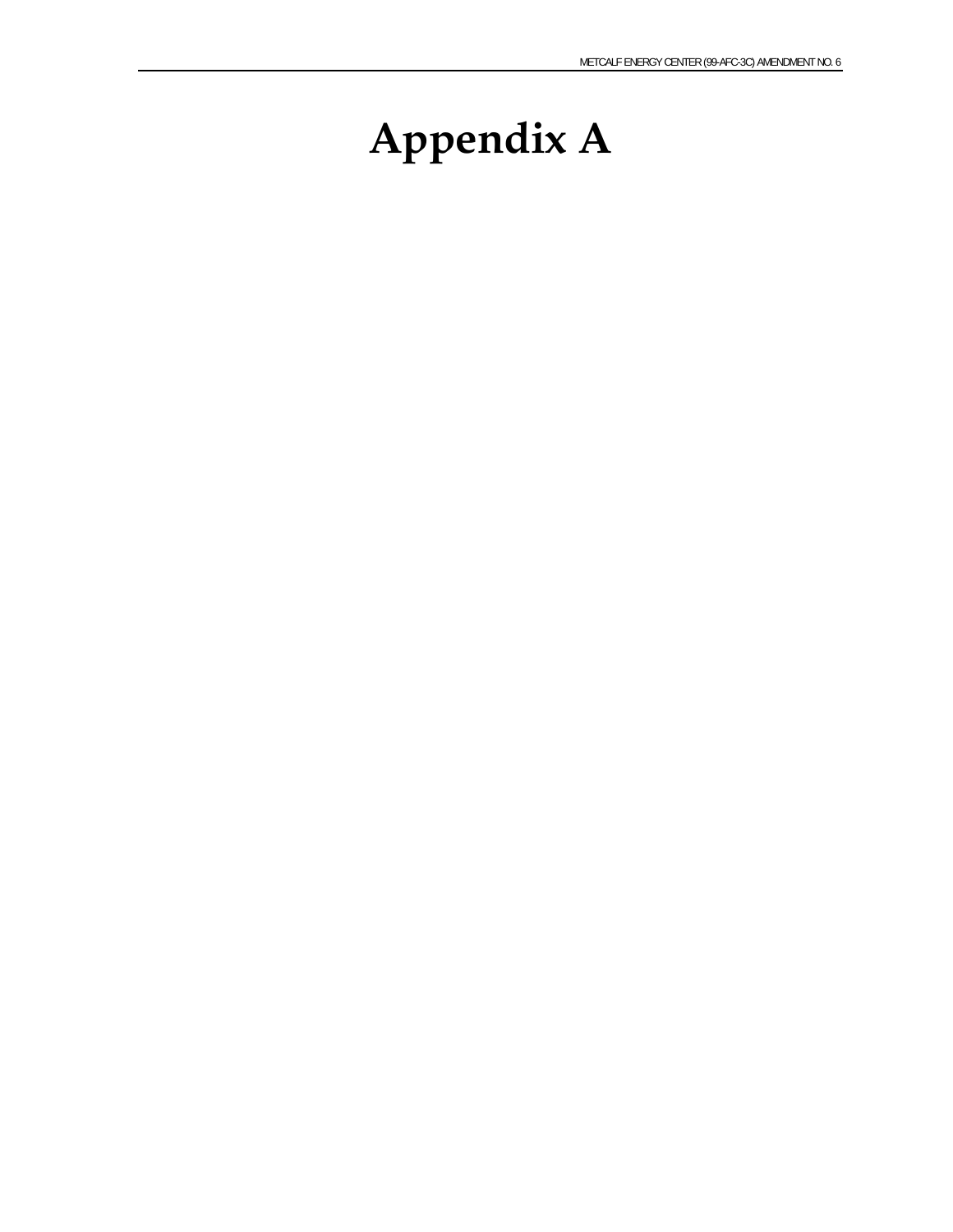Visual Cooling Tower Plume Analysis

# **Metcalf Energy Center**

**San Jose, California** 

Submitted to **California Energy Commission** 

Submitted by

**Metcalf Energy Center, LLC** 



Prepared by

**Atmospheric Dynamics, Inc.** 

July 2015



ATMOSPHERIC DYNAMICS, INC Meteorological & Air Quality Modeling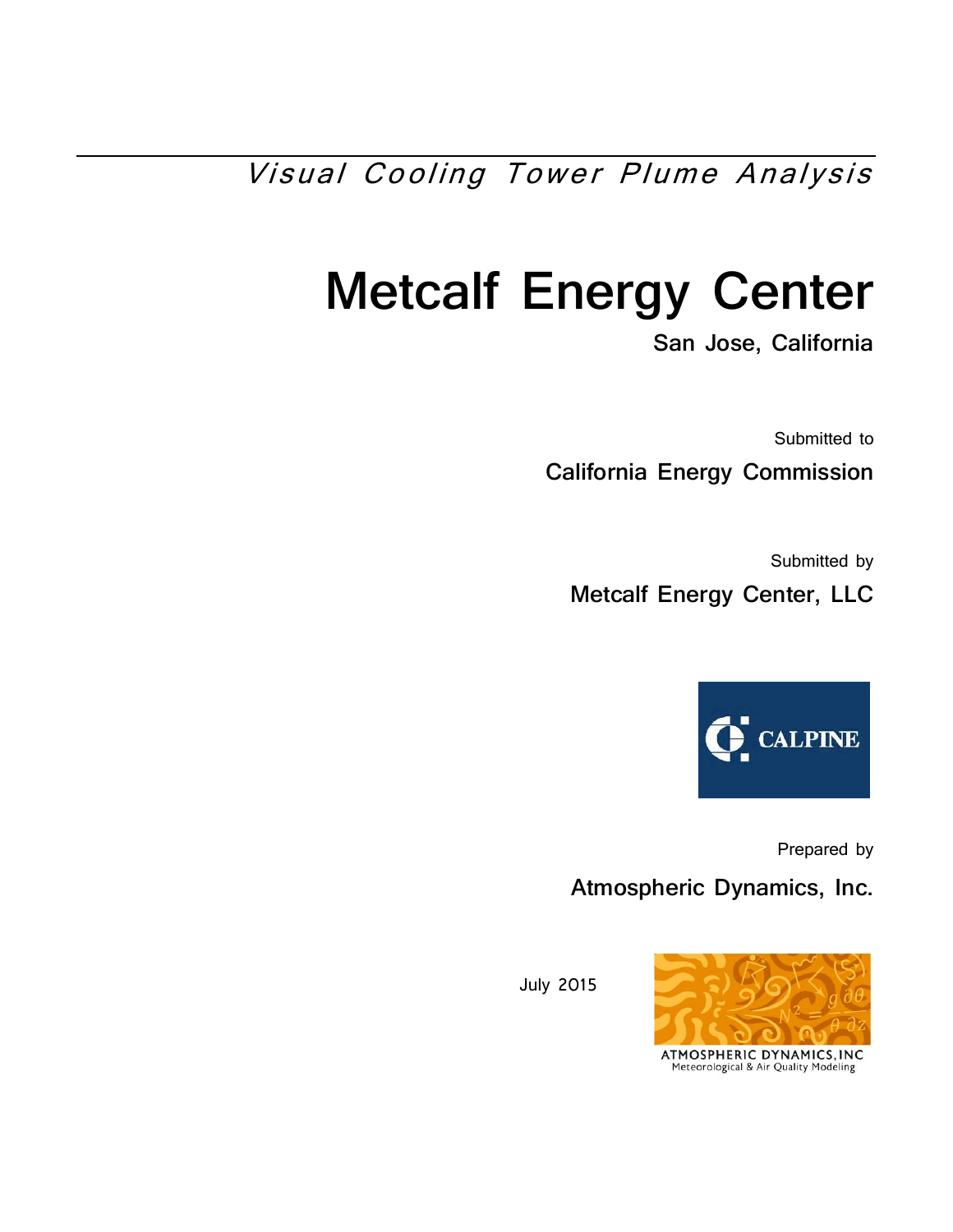A revised meteorological and visual plume assessment, utilizing more recent meteorological data was conducted in 2015 by Atmospheric Dynamics, Inc. This detailed analysis is presented below.

The Seasonal Annual Cooling Tower Impact Program (SACTIP) was used to assess the frequency of plume occurrence using the most recent three years of meteorological data. The SACTIP assessment did not include the plume abatement design as doing so would result in no plume formation via the modeling outputs. Thus, the results would be an overestimate of plume impacts based on the 30/90 design of the abatement system in place at MEC. SACTIP contains algorithms for both natural and mechanical draft cooling towers arranged singly or in clusters. Plume merging and associated enhanced plume rise are treated by the routines contained in the model. While the SACTIP model does not have any official regulatory endorsement, this model has been applied for a large number of projects where cooling tower impact assessments were required. The characteristics of the tower and the preparation of the meteorological data set are discussed below.

The characteristics of the proposed cooling tower are listed in Table 1.1. These input parameters were obtained from the project's engineering consultant and is based on final as built design data for the facility.

A three (3) year meteorological data set was constructed using hourly surface observations from the San Jose Airport meteorological station, located near the project location, for the years 2012 through 2014. As discussed below, nighttime hours were removed from the meteorological data set as well as daytime hours where weather or other visibility-obscuring phenomenon would impair visibility.

Given the length of time of the data used in the SACTIP analysis, the data used are considered representative of the climatic conditions of the area where plume formation can occur. Even with this representative data set, short-term variability in conditions can affect the prediction of cooling tower plume impacts. Therefore, the results of the analysis are considered an indicator of likely occurrence and not an absolute predictor of events.

SACTIP default options were assumed for the input variables controlling the model's operation. The three (3) year data set was input into SACTIP to produce a three (3) year average frequency distributions for condensed plume length, condensed plume height, plume shadowing, and ground level fogging. Although the model provides information on plume shadowing and drift deposition, the focus of our analysis and the discussion that follows is on visible plume dimensions and ground based fogging.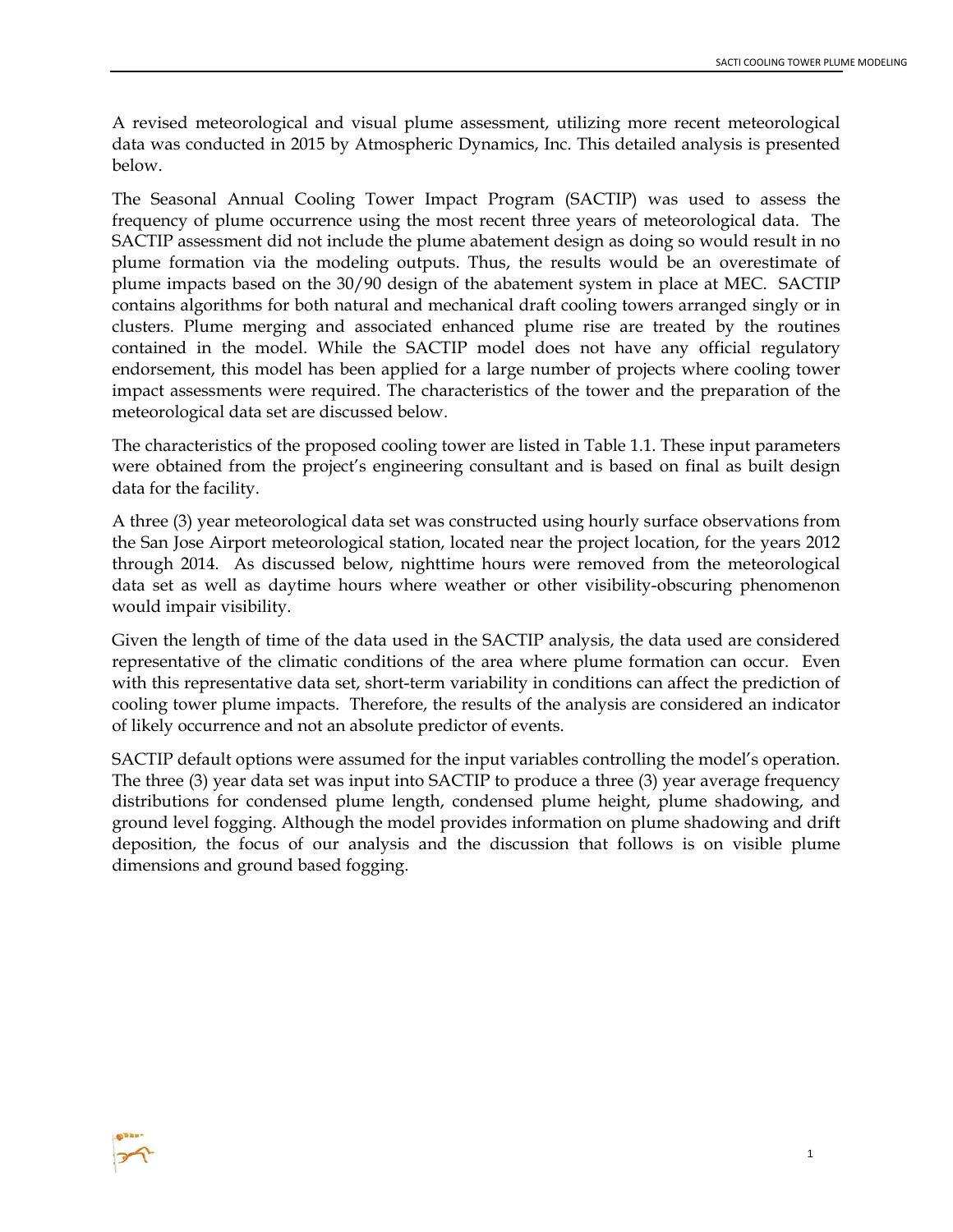| <b>Table 1.1 MEC Cooling Tower Input Parameters</b> |                                                                     |  |  |  |  |
|-----------------------------------------------------|---------------------------------------------------------------------|--|--|--|--|
| <b>Parameter</b>                                    | <b>Value</b>                                                        |  |  |  |  |
| <b>Type</b>                                         | linear mechanical draft<br>1 tower, 10 cells                        |  |  |  |  |
| <b>Heat Dissipation Rate (MW)</b>                   | <b>All Seasons</b><br>450                                           |  |  |  |  |
| <b>Circulation Rate (gpm)</b>                       | 133,400                                                             |  |  |  |  |
| Total Tower Air Flow (kg/s)                         | 9073                                                                |  |  |  |  |
| Max Drift Rate (%)                                  | 0.0005                                                              |  |  |  |  |
| <b>Salt Concentration (mg/l)</b>                    | 9969                                                                |  |  |  |  |
| Orientation                                         | <b>Based on GA</b>                                                  |  |  |  |  |
| Height $(m)$                                        | 18.16                                                               |  |  |  |  |
| Equivalent Total Cell Diameter (m)                  | 34.2                                                                |  |  |  |  |
| Exit Velocity & Temperature                         | variable, calculated by the model assuming<br>saturation conditions |  |  |  |  |
|                                                     |                                                                     |  |  |  |  |

Conditions favoring a long condensed plume occur more frequently in the fall and winter seasons, as atmospheric conditions, such as air temperature and relative humidity, are more favorable during these periods for plume formation. Also, plume formation tends to occur more frequently during nighttime hours and during adverse weather conditions. Since MEC has installed a lighting plan that minimizes illumination, these cooling tower plumes would not be visible at night. The SACTIP meteorological data set was modified by removing the nighttime hours, which accounted for 50% of all the hours in the three-year (3) data set. In addition, daytime observations with fog, precipitation, visibility less than three (3) miles, or ceiling heights less than 500 feet were excluded from the meteorological data set as under these conditions, a visible plume from the cooling tower would be obscured by these local weather phenomena. For the San Jose meteorological data set, these adverse weather conditions account for less than five percent of the total valid (daylight hours) observations. Table 1.2 summarizes these statistics.

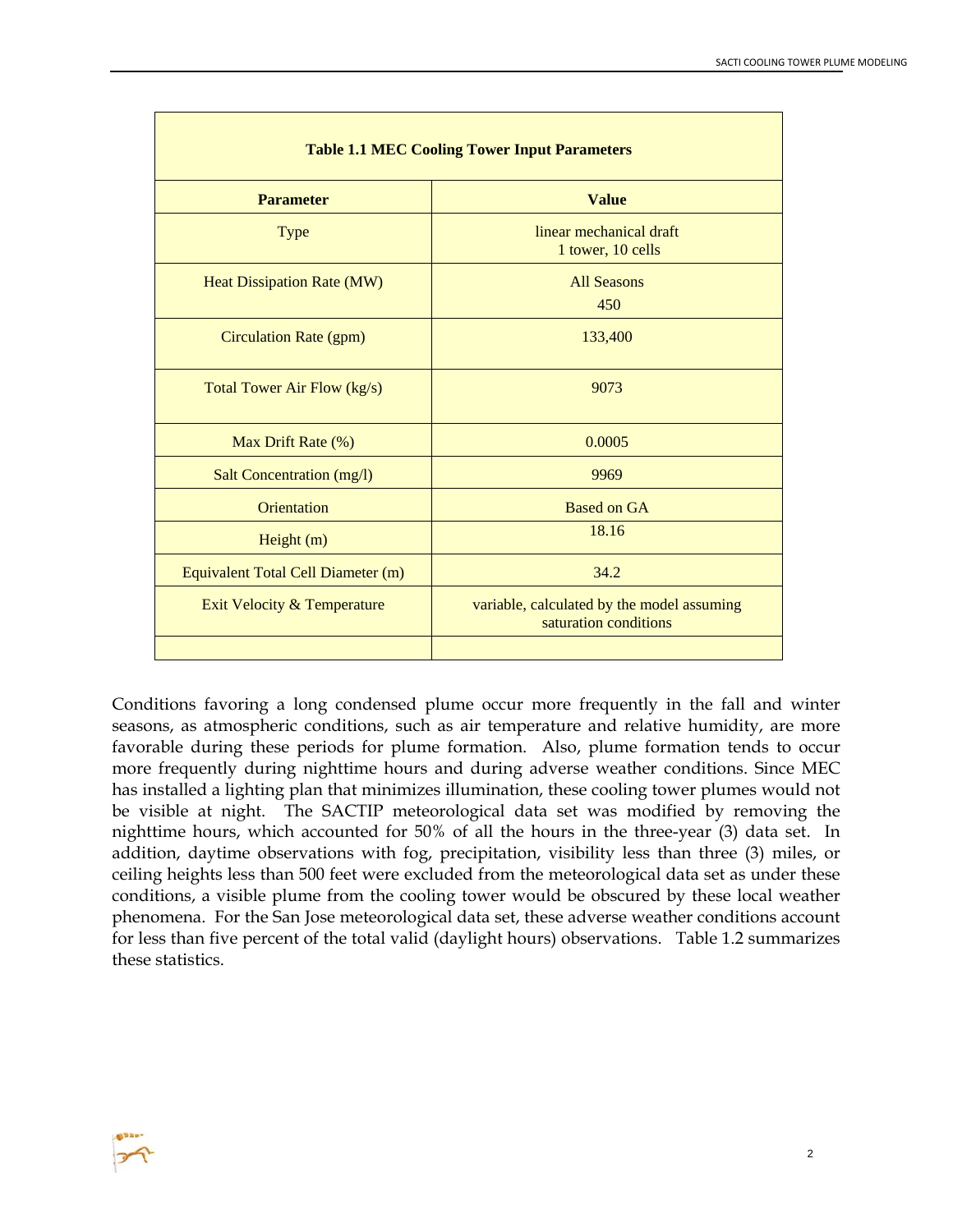| Table 1.2 |                    |           |                                                                                                                                                     |     |                                                            |
|-----------|--------------------|-----------|-----------------------------------------------------------------------------------------------------------------------------------------------------|-----|------------------------------------------------------------|
| Year      | <b>Total hours</b> | Day hours | <b>Limited</b><br><b>Night Hours</b><br><b>Removed from</b><br><b>Visibility Hours</b><br><b>Removed from</b><br><b>Analysis</b><br><b>Analysis</b> |     | <b>Total Hours</b><br><b>Modeled With</b><br><b>SACTIP</b> |
| 2012      | 8760               | 4394      | 4366                                                                                                                                                | 194 | 3941                                                       |
| 2013      | 8760               | 4394      | 4366                                                                                                                                                | 139 | 4255                                                       |
| 2014      | 8760               | 4394      | 4358                                                                                                                                                | 200 | 4199                                                       |

Thus, the three (3) year meteorological data set was modified by removing both nighttime hours and hours with weather obscuring phenomena. In total, these conditions accounted for 53% of all the hours (day, night, and obscuring weather) in the data set. The SACTIP was then applied to the remaining data set to assess the cooling tower plumes under daytime conditions/good visibility conditions. After removal of the specific hours, for each of the three years of data (2012-2014), there was less than one (1) percent of the total time period where the temperature was less than or equal to 30 degrees F. Of particular interest was the analysis of visible plume formation during the months when such formation is most likely, namely the fall and winter seasons. The occurrence of low temperatures coupled with high relative humidity occurs with a greater frequency during these seasons. Plume formation is favored during these types of low temperature/high humidity conditions since the ability of the atmosphere to absorb water vapor is greatly reduced because the air mass is at or near saturation. As such, the installation of the plume abatement technology will limit plume formation during most of the hours where the combination of low temperature and high humidity exist (30/90 design).

Looking at the most recent four years (2012-2015) of hourly meteorology at San Jose Airport, there were no hours where the temperature was less than 30 degrees Fahrenheit with relative humidity above 90 percent. In fact, there were only 19 hours in the four-year period with temperatures less than 30 degrees Fahrenheit and most of these occurred during nighttime hours.

| <b>Year, Month, Day, Hour</b> | Temperature (°F) | <b>Relative Humidity (%)</b> |
|-------------------------------|------------------|------------------------------|
| 2013, 12, 09, 07              | 27               | 74                           |
| 2013, 12, 10, 07              | 28               | 74                           |
| 2013, 01, 13, 06              | 28               | 77                           |
| 2013, 01, 13, 07              | 29               | 88                           |
| 2013, 12, 09, 02              | 29               | 88                           |
| 2013, 12, 09, 03              | 29               | 71                           |
| 2013, 12, 09, 04              | 29               | 71                           |
| 2013, 12, 09, 05              | 29               | 74                           |
| 2013, 12, 09, 08              | 29               | 71                           |
| 2013, 12, 10, 04              | 29               | 74                           |
| 2013, 12, 10, 05              | 29               | 78                           |
| 2013, 12, 10, 06              | 29               | 78                           |
| 2013,01,13,05                 | 29               | 74                           |
| 2013,01,13,08                 | 30               | 81                           |
| 2013, 12, 05, 05              | 30               | 85                           |
| 2013, 12, 05, 06              | 30               | 74                           |
| 2013, 12, 05, 07              | 30               | 78                           |
| 2013, 12, 10, 03              | 30               | 68                           |
| 2013, 12, 09, 07              | 30               | 74                           |

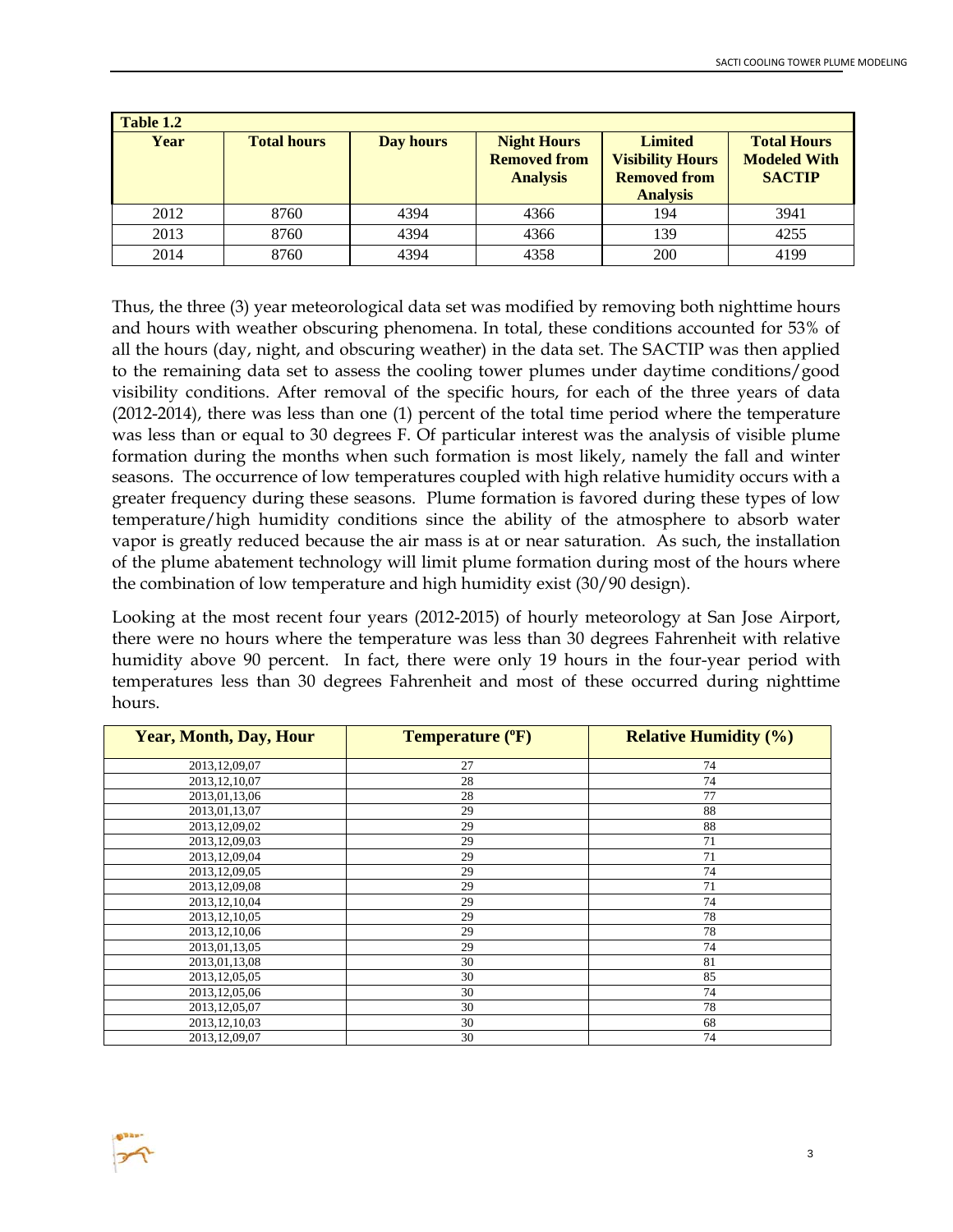The results of the cooling tower analysis are summarized in the SACTIP modeling outputs and in Table 1.3 for the seasonal periods, which do not consider the 30/90 design. Figure 1.1 also presents plume lengths in percent hours per year. The modeling results are relatively consistent between the seasons. This can be accounted for by the limited variation in seasonal tower characteristics and the lack of extreme seasonal meteorological ranges. The annual values indicate that the majority of visible plume lengths will be about 100 meters (328 feet) or less. Larger downwind visible plume lengths are possible, but the downwind visible plume length will be less than 400 meters for 95 percent of all the hours where a visible plume could form. This results in a plume length exceeding 400 meters for only 5.0 percent of the time during the season and hours when plume formation would occur. When translated into total hours for the season, an average of 163 hours per year (3.9% of the total good hours per year) will have plume lengths up to but not exceeding 400 meters. SACTIP also predicts that the visible plume height is relatively low, averaging 30 meters, with a median radius of 30 meters.

| Season                                   | Annual | Winter | Spring | Summer | Fall |
|------------------------------------------|--------|--------|--------|--------|------|
| <b>Plume Characteristics</b><br>(meters) |        |        |        |        |      |
| Median Length                            | 100    | 100    | 117    | 100    | 67   |
| Median Height                            | 30     | 43     | 30     | 30     | 30   |
| Median Radius                            | 30     | 30     | 30     | 30     | 30   |

**TABLE 1.3 Seasonal Plume Characteristics from SACTIP** 

Because of the plume-abated 30/90 cooling tower design that is in use at MEC, the cooling tower plumes will be a rare occurrence, appearing a few times at most during the coldest days of a year. However, on a few occasions during the year when temperatures are very low and humidity is high, water vapor plumes coming from the stacks may be visible for short periods of time. When cooling tower plumes do occur, they will tend to be present at night and in the early morning hours. Because of the measures that have been taken to reduce lighting at the plant, along with incorporation of the 30/90 plume abated design, visual plume formation will be minimal.

Based on detailed analysis which addresses the existing cooling tower design without abatement, no impacts to visual resources are expected to occur. Based on the 30/90 abatement design, and analyzing the meteorology at the site over the most recent four-year period, no plume formation during daylight hours are expected to occur.